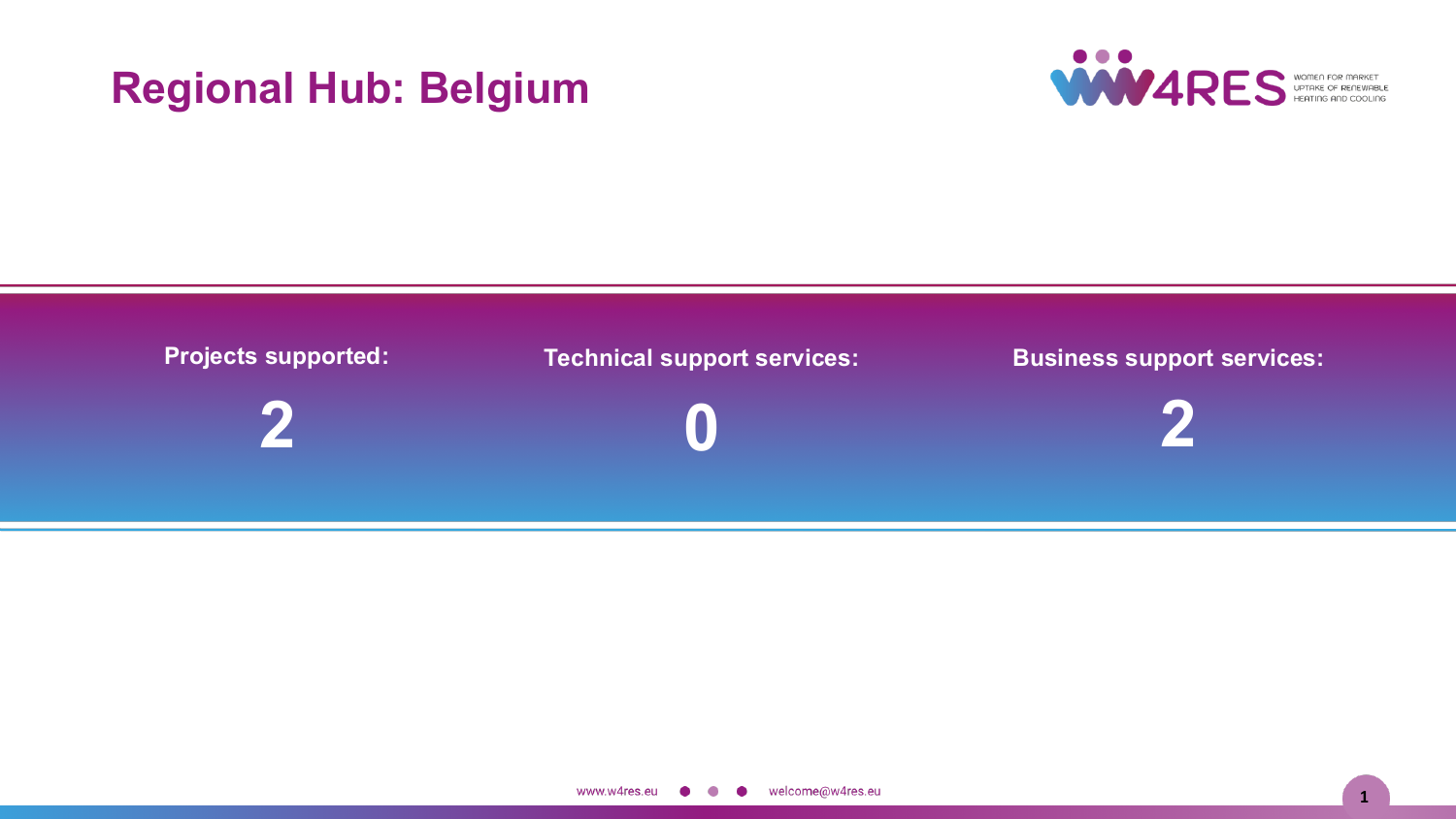# **Project:**

COLoreD Ceramics with high Absorbance and Solar Selectivity (IT)

# **Supported by:** WR

**Support measure: Business Support** 

### **DESCRIPTION OF PROJECT**

**COLD CAS2E** studies novel high emissivity materials leading to energy efficiency by use of renewable energy in the field of solar exploitation and in refractory & metal production.

# **DESCRIPTION OF SERVICE**

W4RES will support COLD CAS2E in its efforts with targeted trainings on available and suitable funding opportunities. The support services will aim at providing the COLD CAS2E team with the resources and skills needed to valorise the innovative concept and the solid technical background within the framework of the EU R&I funding programmes.

### **FOR MORE INFORMATION**

**Regional Hub:** [Italian](https://w4resobservatory.eu/regional-hubs/hub-italy/) Hub

**Support Provider Contact**: Davide Casarin – White [Research](white-research.eu) - [d.casarin@white-research.eu](mailto:d.casarin@white-research.eu)